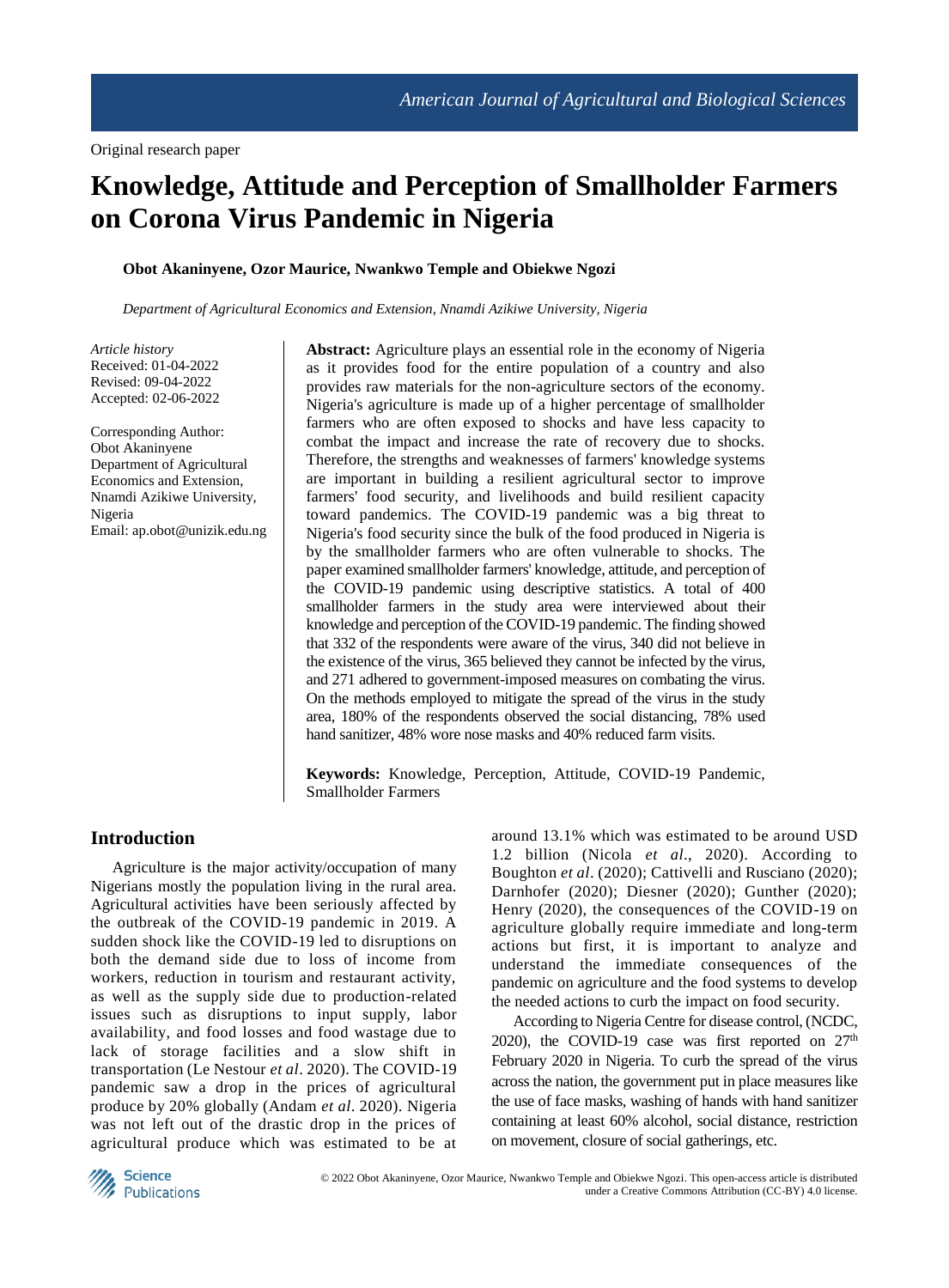Nigeria's agriculture is made of a higher percentage of smallholder farmers who are often exposed to shocks and have less capacity to decrease the impact of shocks and the rate of recovery as a result of the sudden shocks (WHO, 2019). Smallholder farmers are characterized by limited access to resources, information, technology, capital, etc., according to Odoemenem and Obinne (2010). Therefore, the knowledge of the farmers needs to be evaluated to strengthen the capabilities of the smallholder farmers to curb shocks like the outbreak pandemic or diseases. Farmers with better access to information in an emergency have a better tendency to adopt adaptive measures and avert the consequence of such unexpected events Solomon and Edet (2018).

There is limited information on how smallholder farmers' knowledge and perception of the pandemic hence, understanding the small farm household knowledge and perception of the pandemic and providing a support mechanism that can harness to build future resilience against such shock is crucial. The results will contribute to understanding the critical needs of the smallholder farm households and control the negative consequences of the pandemic on their quality of life. The outcomes will also complement the existing knowledge to guide policy discussions on food security, and coping measures and inform decision-making on preserving the livelihoods of households that are most vulnerable to the pandemic.

The general objective was to analyze the smallholder farmer's knowledge and perception of the COVD-19 pandemic.

The specific objectives were:

- i. Examine the socio-economic characteristic of the smallholder farmers
- ii. Analyze the smallholder farmer's knowledge, perception and attitude to COVID-19 pandemic
- iii. Analyze the mitigation measures employed by the smallholder farmers

# **Material and Methods**

#### *Study Area*

The study area is the Federal Republic of Nigeria which has a population of 166.6 million people (UNDESA, 2011) with a total area of 923,800 sq km and occupies about 14% of the land area in the West Africa. Nigeria lies between  $4^{\circ}N$  and  $14^{\circ}N$  and between  $3^{\circ}E$  and 15<sup>o</sup>E. The study locations and households were selected from four States in Nigeria (Akwa Ibom, Anambra, Enugu, and Delta State). The States represented different geographical regions (South-South: Akwa Ibom and Delta, South-East: Anambra and Enugu).

A purposive and simple random sampling procedure was used in the selection of the four States and the respondents for the study. The first stage was the selection of four States out of the thirty-six states and the FCT that makes up Nigeria which was done purposively. The second stage of sampling was the random selection of one hundred (100) farming households from each of these states to give a total of 400 respondents for the study.

Descriptive statistics (means, frequency distribution, percentages) were used to analyze the data collected.

# *Data Collection and Analysis*

This survey was a cross-sectional study conducted using a structured questionnaire. The questions focused on the period before the COVID-19 outbreak and during the pandemic. The questionnaires were administered by trained field officers who visited each of the participants in their respective households. All the field officers were familiar with the farmers, local languages, communities, and practices of the farming households. Each field officer was assigned to a village. Data were subjected to inferential statistics.

## **Results and Discussion**

This chapter summarizes the result finding from the fieldwork. Interpretation of the result will help to draw the logical conclusion for the study objectives.

Table 1 shows the socio-economic characteristics of the respondents.

Sex: Majority (73.0%) of the smallholder farmers were male while the remaining 27.07% were female. The implication is that men were more engaged in small-scale farming than females.

Age: Table 1 above shows that the majority (82.25%) of the smallholder farmers were between the age bracket of 26- 50 years, while the remaining 13.75 and 4.0% were within the age bracket of 51-75 years and 1-25 years respectively. The mean age was found to be 40.44 years. Thus, this implies that the people engaged were actually in their youthful age.

Marital status: Majority (90.25%) of the smallholder farmers were married, while the remaining 5.25, 3.25 and 1.25% were single, separated/divorced, and widow/er respectively.

Level of education: The finding shows that the majority (52.5%) of the smallholder farmers attended secondary school, while the remaining 37.5, 6.75, and 3.25% attended primary, had no formal education, and tertiary institution and primary school respectively. The implication is that the smallholder farmers were literate and thus, comprehending what was taught will not pose many challenges. Likewise, its implementations.

Farming experience: The researcher found out that the majority (92.25%) of the smallholder farmers have been into farming for the past 1-10 years, while the remaining 6.75, 0.5 and 0.5% have been into farming for the past 11-20 years, 21-30 years and 31-40 years respectively. The mean farming experience was found to be 6.43 years. This implies that the farmers were experienced in agricultural activities.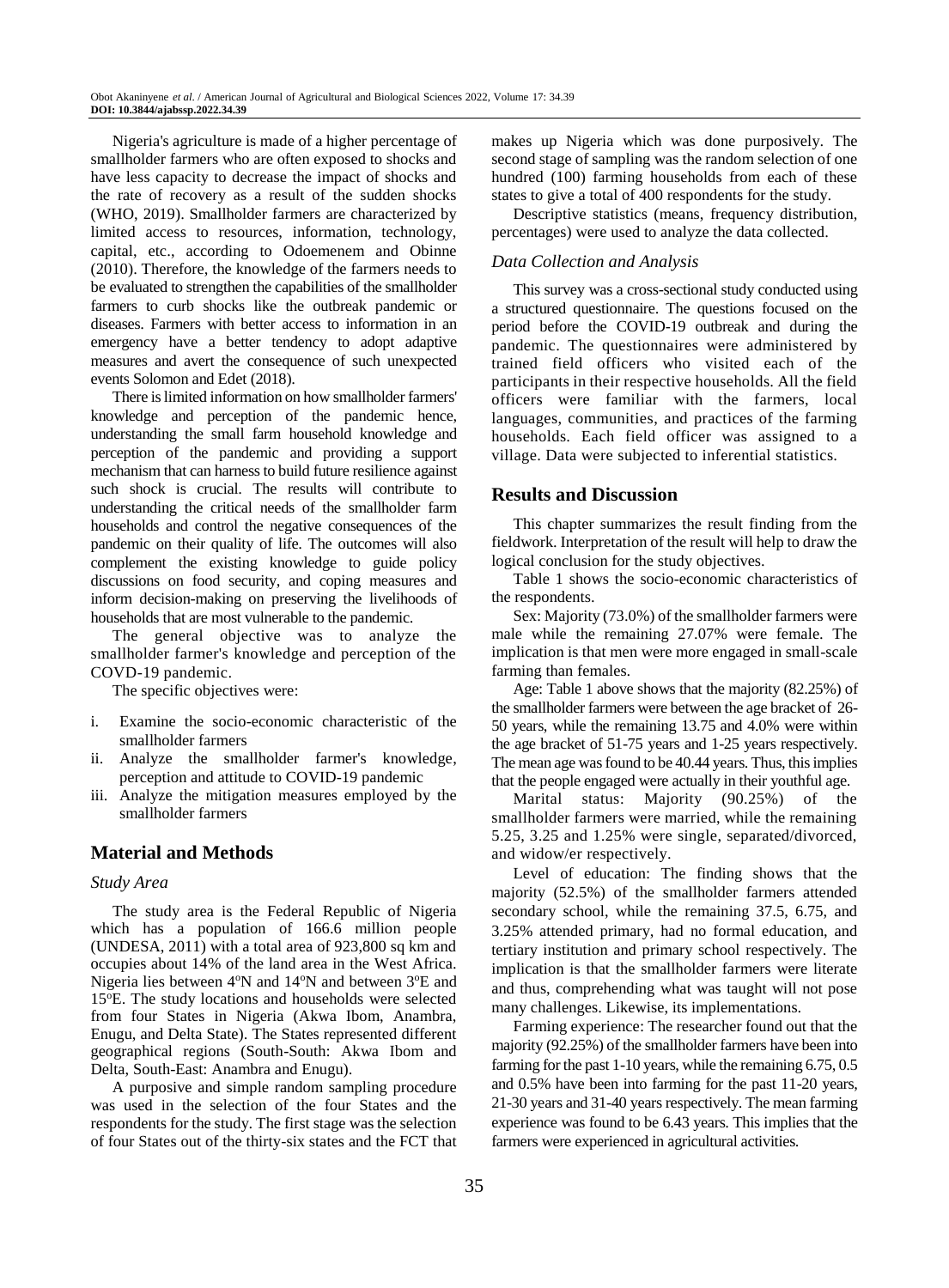Household size: Majority (71.0%) of the smallholder farmers in the study area have a household size of between 4-6 persons, while the remaining 17.0 and 12.0% have a household size between the bracket of 1-3 persons and 7-9 persons. The mean household size was found to be 4.85 persons. A large family size supplies family labor for the farm activities while the money that would have been paid for hired labor is saved.

Primary Occupation: The majority of the smallholder farmers (91.3%) were into agriculture as their primary occupation while 8.7% were into agriculture as their secondary occupation.

Farm size: Majority (56.0%) of the smallholder farmers have a farm size of 1-2 hectares, while the remaining 34.0 and 10.0% have a farm size of 3-4 hectares and 5-6 hectares respectively. The mean farm size was found to be 2.58 hectares. Having a large farm size is an indication that the commercialization of agriculture could be possible in the area.

Monthly income: Information generated on the income of the smallholder farmers showed that majority (81.25%) were within the income bracket of N1.00- N50,000, while the remaining 12.75, 3.0, 1.75 and 1.25% were within the income bracket of N50,001-N100,000, N100,001-N150,000, N150,001-N200,000 and N200,001-N250,000 respectively. The mean income before the training was found to be N1,562.51 only.

Membership of cooperative: The result shows that 76.0% of smallholder farmers were not members of a cooperative while 24.0% joined one cooperative or the other.

| <b>Table 1:</b> Distribution of the youth's socioeconomic characteristics for the study |  |  |
|-----------------------------------------------------------------------------------------|--|--|
|                                                                                         |  |  |

| Sn             | Variable                      | Frequency ( $n = 400$ ) | Percentage (100%) | Mean $(\bar{x})$ |
|----------------|-------------------------------|-------------------------|-------------------|------------------|
| $\overline{1}$ | Sex                           |                         |                   |                  |
|                | Male                          | 292                     | 73.00             |                  |
|                | Female                        | 108                     | 27.00             |                  |
| $\overline{c}$ | Age (years)                   |                         |                   |                  |
|                | $1 - 25$                      | 16                      | 4.00              |                  |
|                | 26-50                         | 329                     | 82.25             | 40.44            |
|                | 51-75                         | 55                      | 13.75             |                  |
| 3              | Marital status                |                         |                   |                  |
|                | Single                        | 21                      | 5.25              |                  |
|                | Married                       | 361                     | 90.25             |                  |
|                | Widow (er)                    | 5                       | 1.25              |                  |
|                | Separated/divorced            | 13                      | 3.25              |                  |
| 4              | Level of education            |                         |                   |                  |
|                | No formal education           | 27                      | 6.75              |                  |
|                | Primary                       | 150                     | 37.50             |                  |
|                | Secondary                     | 210                     | 52.50             |                  |
|                | Tertiary                      | 13                      | 3.25              |                  |
| 5              | Farming experience (Years)    |                         |                   |                  |
|                | $1 - 10$                      | 369                     | 92.25             |                  |
|                | $11 - 20$                     | 27                      | 6.75              | 6.43             |
|                | $21 - 30$                     | $\boldsymbol{2}$        | 0.50              |                  |
|                | $31 - 40$                     | $\overline{2}$          | 0.50              |                  |
| 6              | Household size (No)           |                         |                   |                  |
|                | $1-3$                         | 68                      | 17.00             |                  |
|                | $4 - 6$                       | 284                     | 71.00             | 4.85             |
|                | $7-9$                         | 48                      | 12.00             |                  |
| 7              | Primary occupation            |                         |                   |                  |
|                | Farming                       | 365                     | 91.30             |                  |
|                | Farming with other businesses | 35                      | 8.70              |                  |
| 8              | Farm size (Ha)                |                         |                   |                  |
|                | $1 - 2$                       | 224                     | 56.00             |                  |
|                | $3 - 4$                       | 136                     | 34.00             | 2.58             |
|                | $5 - 6$                       | 40                      | 10.00             |                  |
| 9              | Monthly income (N)            |                         |                   |                  |
|                | 1-50,000                      | 325                     | 81.25             |                  |
|                | 50,001-100,000                | 51                      | 12.75             |                  |
|                | 100,001-150,000               | 12                      | 3.00              | 1,562.51         |
|                | 150,001-200,000               | $\boldsymbol{7}$        | 1.75              |                  |
|                | 200,001-250,000               | 5                       | 1.25              |                  |
| 10             | Membership of cooperative     |                         |                   |                  |
|                | member                        | 96                      | 24.00             |                  |
|                | Non member                    | 304                     | 76.00             |                  |
|                |                               |                         |                   |                  |

Field survey, 2022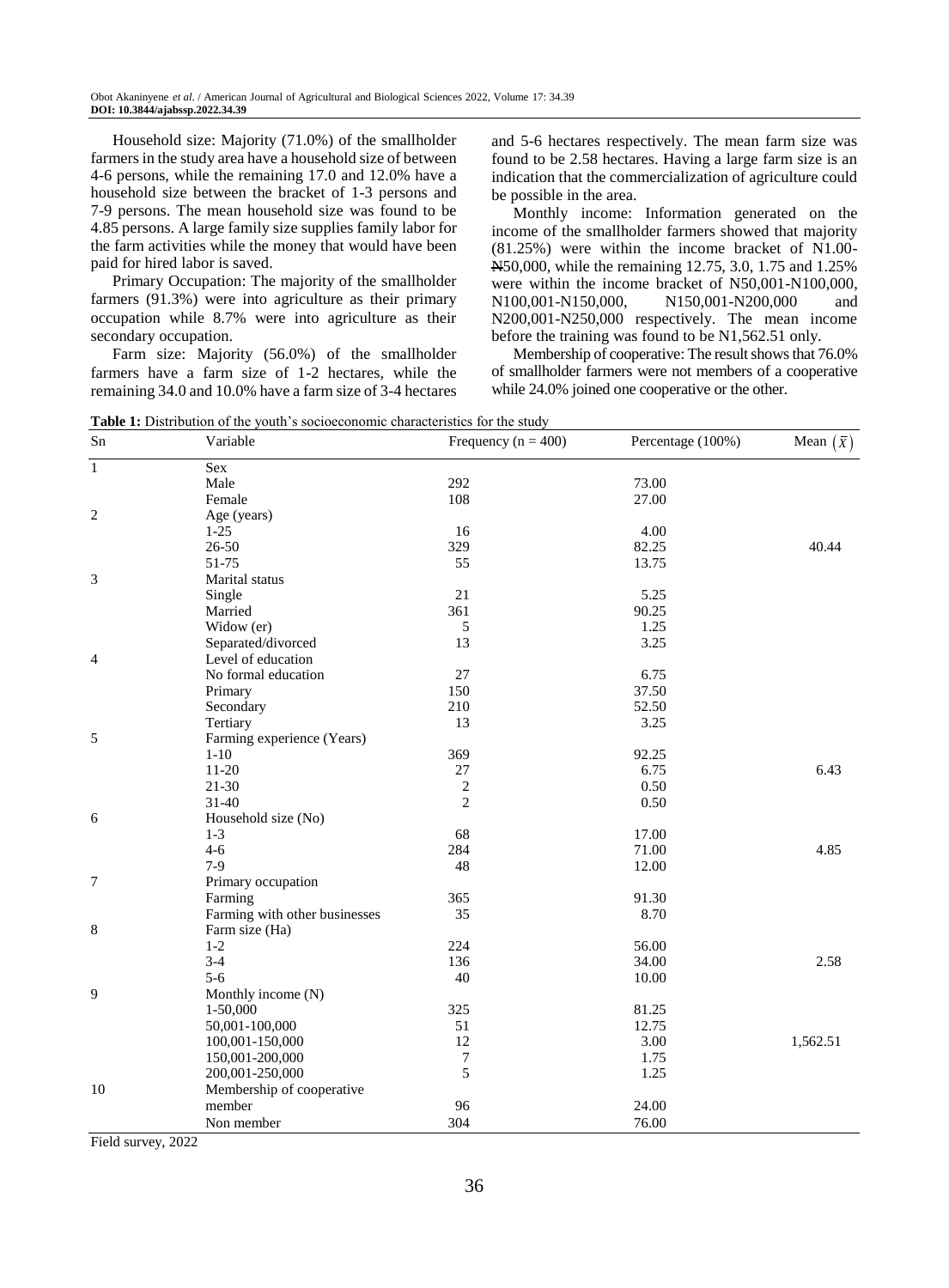Table 2 shows the knowledge, perception and attitude of the respondents to COVID-19.

Knowledge of the virus: Majority (83.0%) of the smallholder farmers were aware of the COVID-19 pandemic while the remaining 17.07% were not aware of the virus. The implication is that majority know of the existence of the virus.

Origin of the virus: Table 2 above shows that the majority (75.5%) of the smallholder farmers knew the origin of the virus (Wuhan China), while the remaining 14.5, 7.0, and 3.0% believed that the virus originated from Nigeria, USA, and Italy.

Where did you first hear about the virus: Majority (75.25%) of the smallholder farmers heard about the existence of the virus from relatives/friends, while the remaining 17.75, 4.0, and 3.0% heard about the virus from extension workers, cooperative and social media respectively.

Do you believe the virus exists: The finding shows that the majority (85.0%) of the smallholder farmers do not believe in the existence of the virus, while the remaining 15.0% believed in the existence of the virus.

How can one contact the virus: The researcher found out that the majority (75.75%) of the smallholder farmers did not have an idea of ways of contracting the virus, while the remaining 13.25 and 11.0% had the knowledge that the virus can be contacted by air and coming in contact with the infected person.

What do you think of the virus in Africa: Majority (43.5%) of the smallholder farmers in the study area believe the virus is a way of public officers looting funds in Africa, while the remaining 29.0, 15.25, 9.75, and 2.5% believed the virus is a scam, meant to destroy Africa's economy, to cause further hardship in Africa and as a bio-weapon.

Will those infected die: The majority of the smallholder farmers (89.25%) believed that the virus is not deadly while 10.75% believed the virus is deadly.

Do you think you can be infected: Majority (91.3%) believed they cannot be infected while the remaining 8.7% believed they can be infected.

**Table 2:** Knowledge, perception and attitude

| Sn             | <b>rapic 2.</b> Knowledge, perception and attitude<br>Variable    | Frequency ( $n = 400$ ) | Percentage (100%) |  |  |  |
|----------------|-------------------------------------------------------------------|-------------------------|-------------------|--|--|--|
| $\overline{1}$ | Knowledge of the virus                                            |                         |                   |  |  |  |
|                | Aware                                                             | 332                     | 83.00             |  |  |  |
|                | Unaware                                                           | 68                      | 17.00             |  |  |  |
| 2              | Origin of the virus                                               |                         |                   |  |  |  |
|                | Italy                                                             | 12                      | 3.00              |  |  |  |
|                | Wuhan China                                                       | 302                     | 75.50             |  |  |  |
|                | Nigeria                                                           | 58                      | 14.50             |  |  |  |
|                | <b>USA</b>                                                        | 28                      | 7.00              |  |  |  |
| 3              | Where did you first hear about it                                 |                         |                   |  |  |  |
|                | <b>Extension</b> workers                                          | 71                      | 17.75             |  |  |  |
|                | Relatives/friends                                                 | 301                     | 75.25             |  |  |  |
|                | Cooperative                                                       | 108                     | 4.00              |  |  |  |
|                | Social media                                                      | 266                     | 3.00              |  |  |  |
| 4              | Do not believe the virus exist                                    |                         |                   |  |  |  |
|                | Yes                                                               | 60                      | 15.00             |  |  |  |
|                | No                                                                | 340                     | 85.00             |  |  |  |
| 5              | How can one contact the virus                                     |                         |                   |  |  |  |
|                | Airborne                                                          | 53                      | 13.25             |  |  |  |
|                | Physical contact with infected person                             | 44                      | 11.00             |  |  |  |
|                | No idea                                                           | 303                     | 75.75             |  |  |  |
| 6              | What do you think about the virus in Africa                       |                         |                   |  |  |  |
|                | To loot funds                                                     | 174                     | 43.50             |  |  |  |
|                | To destroy Africa                                                 | 61                      | 15.25             |  |  |  |
|                | To cause hardship                                                 | 39                      | 9.75              |  |  |  |
|                | It is a bio weapon                                                | 10                      | 2.50              |  |  |  |
|                | It is a scam                                                      | 116                     | 29.00             |  |  |  |
| 7              | Will those infected of the virus die                              |                         |                   |  |  |  |
|                | Yes                                                               | 43                      | 10.75             |  |  |  |
|                | N <sub>0</sub>                                                    | 357                     | 89.25             |  |  |  |
| 8              | Do you think you can be infected                                  |                         |                   |  |  |  |
|                | Yes                                                               | 35                      | 8.70              |  |  |  |
|                | N <sub>o</sub>                                                    | 365                     | 91.30             |  |  |  |
| 9              | Do you employ any of the measures to prevent contacting the virus |                         |                   |  |  |  |
|                | Yes                                                               | 271                     | 67.75             |  |  |  |
|                | No                                                                | 129                     | 32.25             |  |  |  |

Field survey, 2022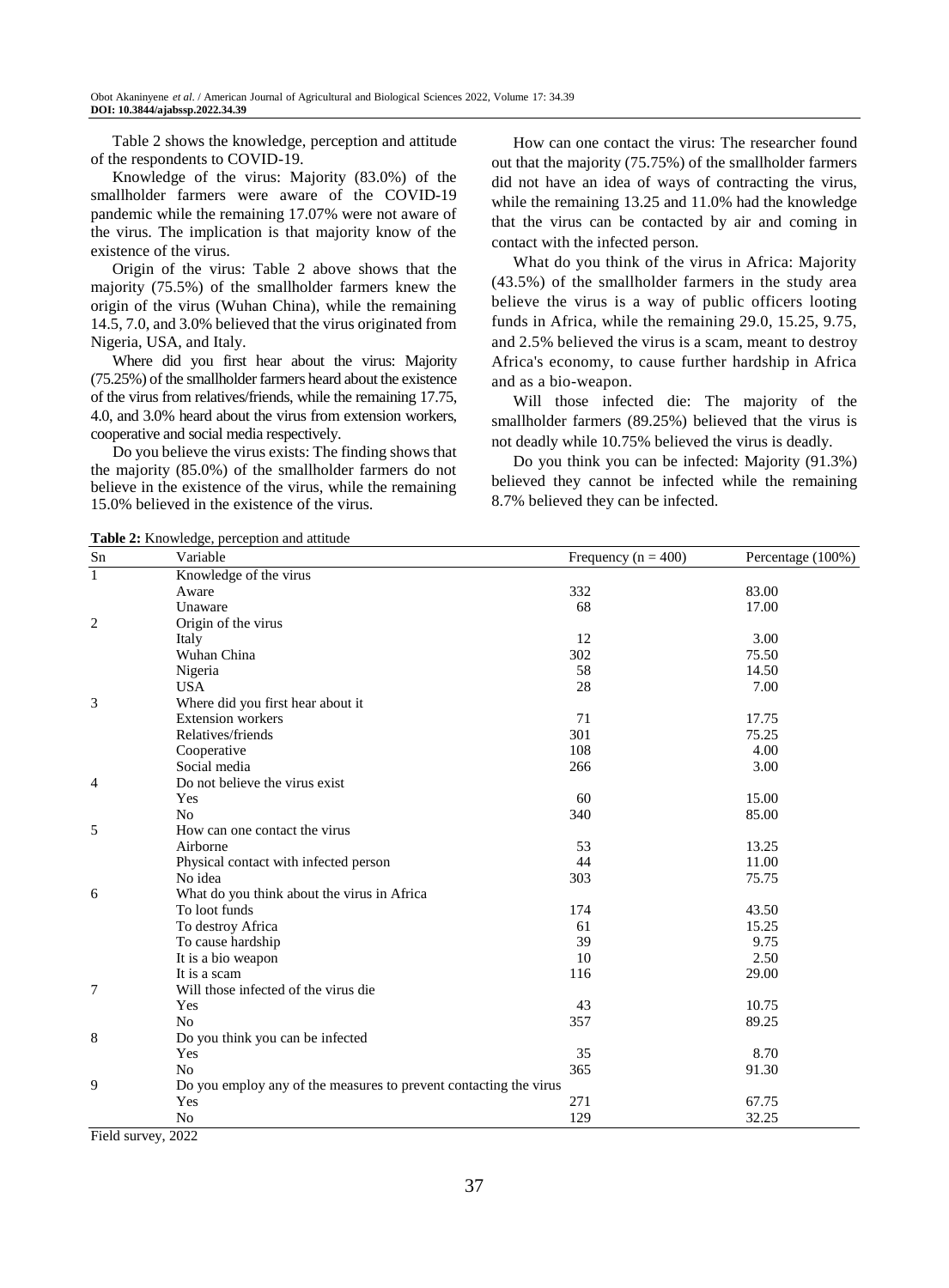Obot Akaninyene *et al*. / American Journal of Agricultural and Biological Sciences 2022, Volume 17: 34.39 **DOI: 10.3844/ajabssp.2022.34.39**

| Sn             | Variable                                                                  | Frequency ( $n = 400$ ) | Percentage (100%) |
|----------------|---------------------------------------------------------------------------|-------------------------|-------------------|
|                | Stay at home completely to avoid the spread of the virus                  | 10                      | 2.50              |
|                | Reduce visits to the farm                                                 | 40                      | 10.00             |
| 3              | Ignore the lockdown order to enable that there's no bridge in food supply |                         | 2.25              |
| $\overline{4}$ | Wearing of nose mask                                                      | 48                      | 12.00             |
| 5              | Wearing of hand gloves                                                    | 14                      | 3.50              |
| -6             | Use of hand sanitizer                                                     | 79                      | 19.75             |
|                | Washing of clothes after returning from their normal farming activities   |                         | 2.75              |
| 8              | Ensure social distancing                                                  | 180                     | 45.00             |
| 9              | Use hired labor during the period of the pandemic                         |                         | 2.25              |

**Table 3:** Strategy to mitigate the spread of coronavirus

Field survey, 2022

Do you adhere to government measures to prevent the spread of the virus: Information generated on the income of the smallholder farmers showed that the majority (67.75%) were adherence to the government's directive to reduce the spread of the virus while the remaining 32.25% were not adherence to government's directive.

Table 3 shows the strategy the respondents employed in tackling the COVID-19 pandemic.

From the table below, the majority of the farmers (45.0%) reduced farm visits as a way of mitigating the spread of the virus while the remaining 19.5, 12.0, 10.0, 3.5, 2.75, 2.5, and 2.25% practice the use of hand sanitizer, wearing of a nose mask, social distancing, wearing of hand gloves, washing of clothes after farm return, staying at home completely, ignore the lockdown order and the use of hired labor during the pandemic period.

# **Conclusion**

The COVID-19 pandemic negatively affected the agricultural sector of Nigeria and the smallholder farmers who are the bulk producers of the country's food basket were not excepted. Most of the smallholder farmers in Nigeria despite having formal education did not believe in the existence of the virus but adhered to governmentimposed measures to mitigate the spread because it was compulsory for all. The imposed measures by the government affected their farm operation and productivity because the resilience capacity of the smallholder farmers to the crisis was not developed. Even during the palliative distribution period in Nigeria for farmers, most of the palliatives were hoarded or diverted by the political class and did not get to the smallholder farmers. This might be one of the reasons why most smallholder farmers did not believe in the existence of the virus. Government and nongovernmental organizations still need to do more to build the capacity of the smallholder farmers to prepare them for future pandemics which Nigeria if Nigeria wants to achieve the food security target of 2030.

## **Acknowledgment**

We acknowledge the contribution of American Journal of Economics and Business Administration for their contribution towards the publication of this manuscript.

#### **Author's Contributions**

All authors equally contributed in this study.

#### **Ethics**

All the sources were acknowledged and well cited in the reference section.

#### **Reference**

- Andam, K. S., Edeh, H., Oboh, V., Pauw, K., & Thurlow, J. (2020). Estimating the economic costs of COVID-19 in Nigeria (Vol. 63). Intl Food Policy Res Inst.
- Boughton, D., Goeb, J., Lambrecht, I., Mather, D., & Headey, D. D. (2020). Strengthening smallholder agriculture is essential to defend food and nutrition security and rural livelihoods in Myanmar against the COVID-19 threat: Elements for a proactive response. The International Food Policy Research Institute, 2, 1–11. [doi.org/10.2499/p15738coll2.](https://doi.org/10.2499/p15738coll2) 133687
- Cattivelli, V., & Rusciano, V. (2020). Social Innovation and Food Provisioning during COVID- 19: The Case of Urban-Rural Initiatives in the Province of. Sustainability, 12(11), 4444. [doi.org/10.3390/su12114444](https://doi.org/10.3390/su12114444)
- Darnhofer, I. (2020). Farm resilience in the face of the unexpected: Lessons from the COVID-19 pandemic. Agriculture and Human Values, 37(3), 605-606. https://link.springer.com/article/10.1007/s10460- 020-10053-5
- Diesner, D. (2020). Self-governance food system before and during the Covid-crisis on the example of CampiAperti, Bologna, Italy. Interface: A Journal for and About Social Movements, 12, 266-273. https://www.interfacejournal.net/wp-

content/uploads/2020/07/Interface-12-1-Diesner.pdf